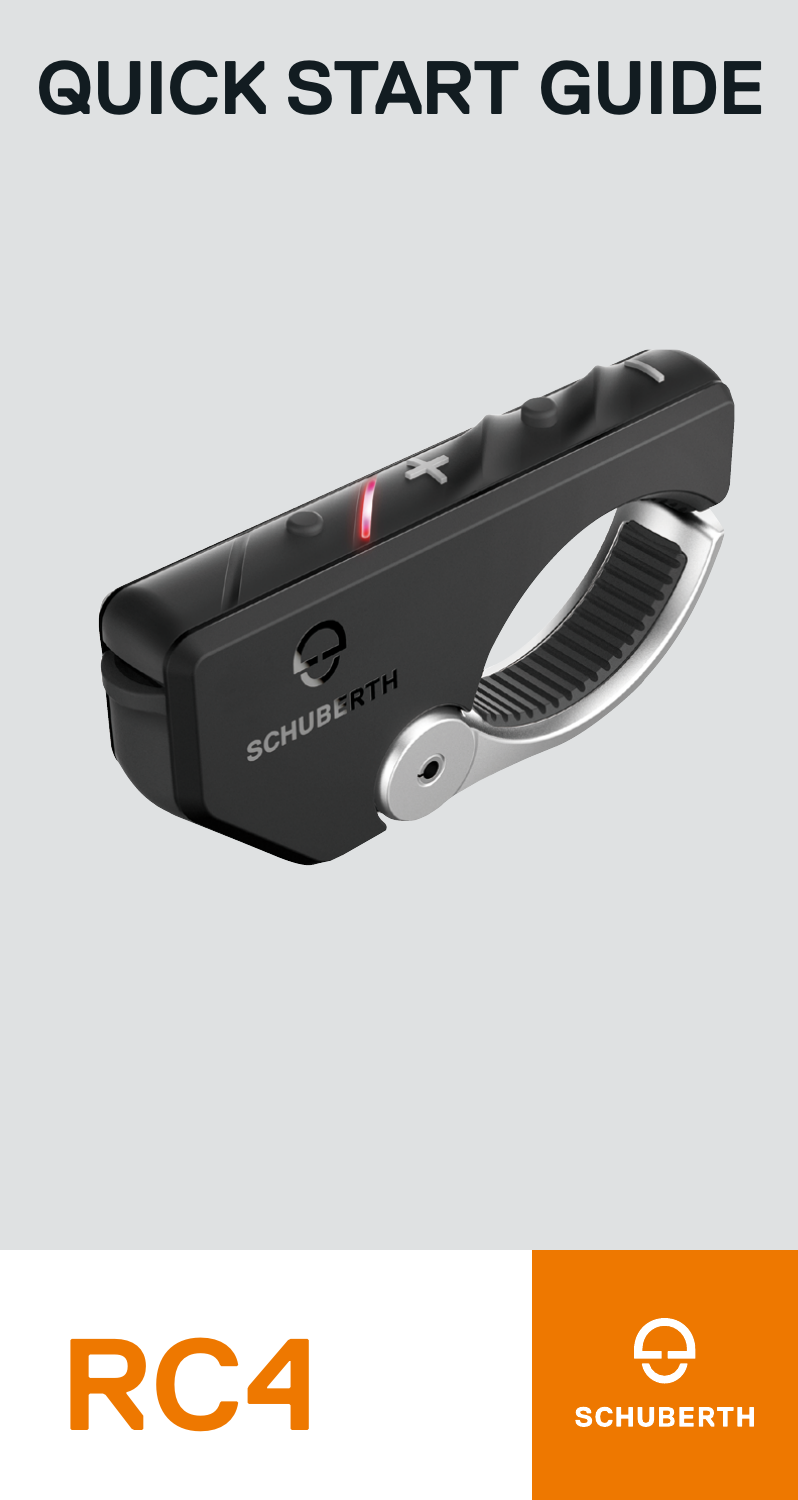## **QUICK START GUIDE RC4**



- Taste / Button / Bouton / Pulsante / Botón: - -
- Taste / Button / Bouton / Pulsante / Botón: Center  $\overline{C}$
- Taste / Button / Bouton / + Pulsante / Botón: +
- Taste / Button / Bouton / M Pulsante / Botón: Multifunction
- Batterie / Battery / Batterie / Batteria / Batería **1**



Entfernen / Remove / Retirer / Rimuovere / Retire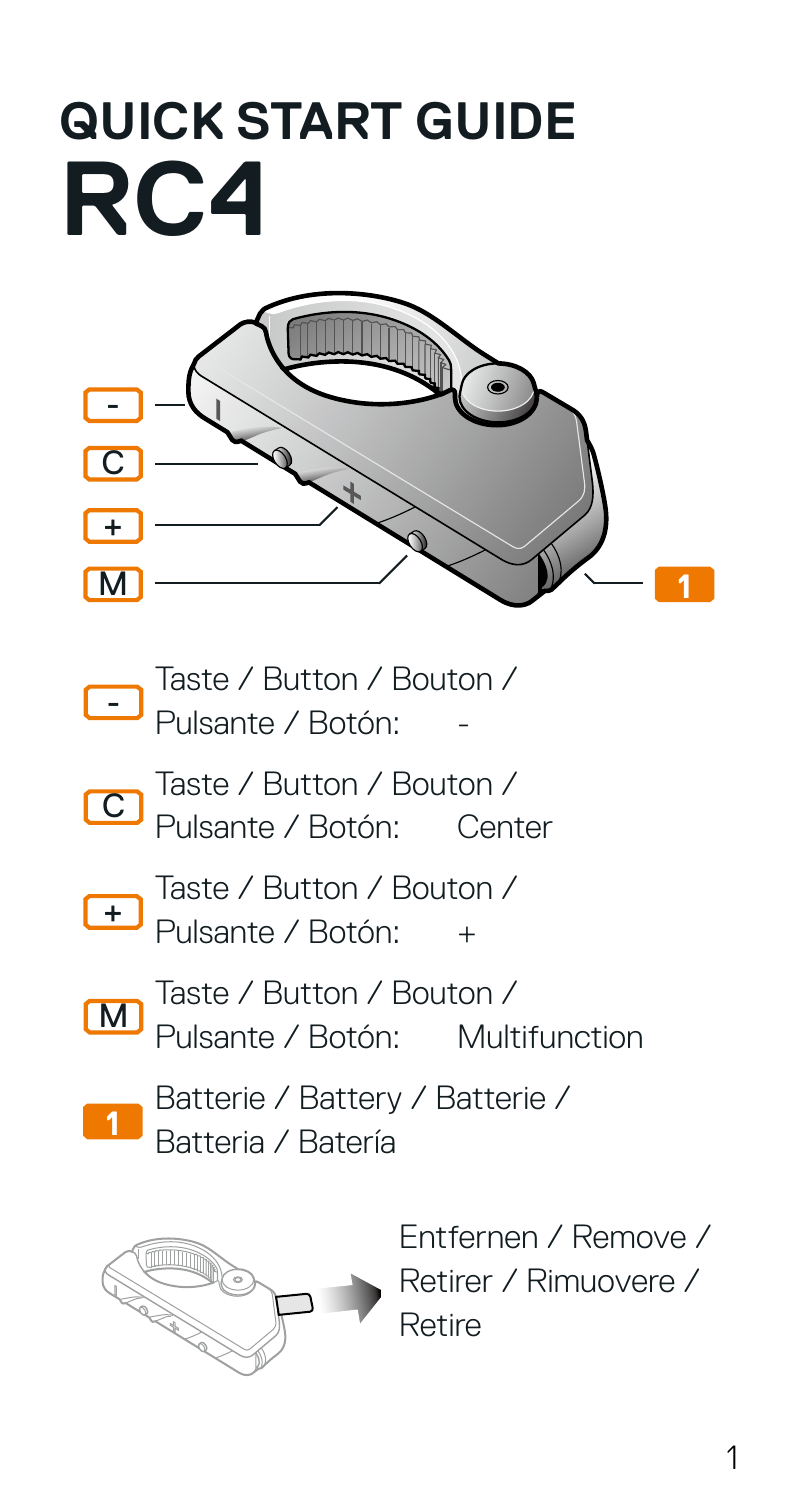## Anbau / Installation / Installation / Installazione / Instalación



Batterie Ersetzen / Replace Batterie Remplacer la batterie / Sostituire la batteria / Reemplazar la batería



Tastenbedienung / Button Operation Fonctionnement de la touche / Operazione dei pulsanti / Funcionamiento de los botones



Antippen / Tapping / Appuyer une fois / Toccare / Pulsación

Doppelt antippen / Double Tapping /

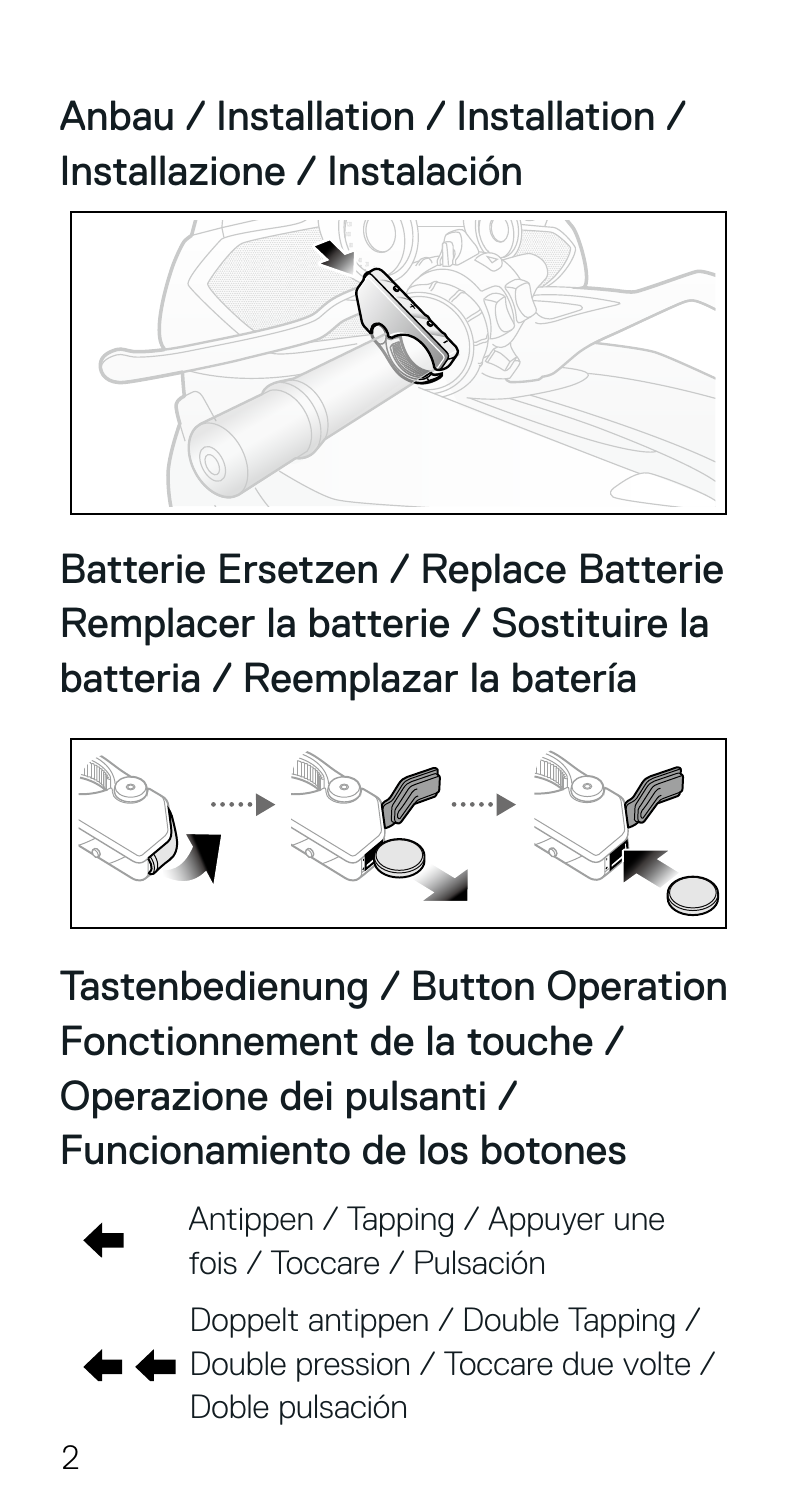1sec Gedrückt halten / Press for 1sec / Appuyer pendant 1sec / Premere per 1sec/ Presionar durante 1seg  $4m$  1sec

## Einschalten / Power On / Marche / Accensione / Encendido



Batterie / Batterie / Batterie / Batteria / Batería

| EI                  | LED |
|---------------------|-----|
| $70\sim100\%$ the t |     |
| 30 ~ 70%            | .   |
| $0 - 30\%$          | HП  |

Ausschalten / Power Off / Arrêt / Spegnimento / Apagado



Koppeln / Pairing / Couplage / Accoppiamento / Emparejamiento